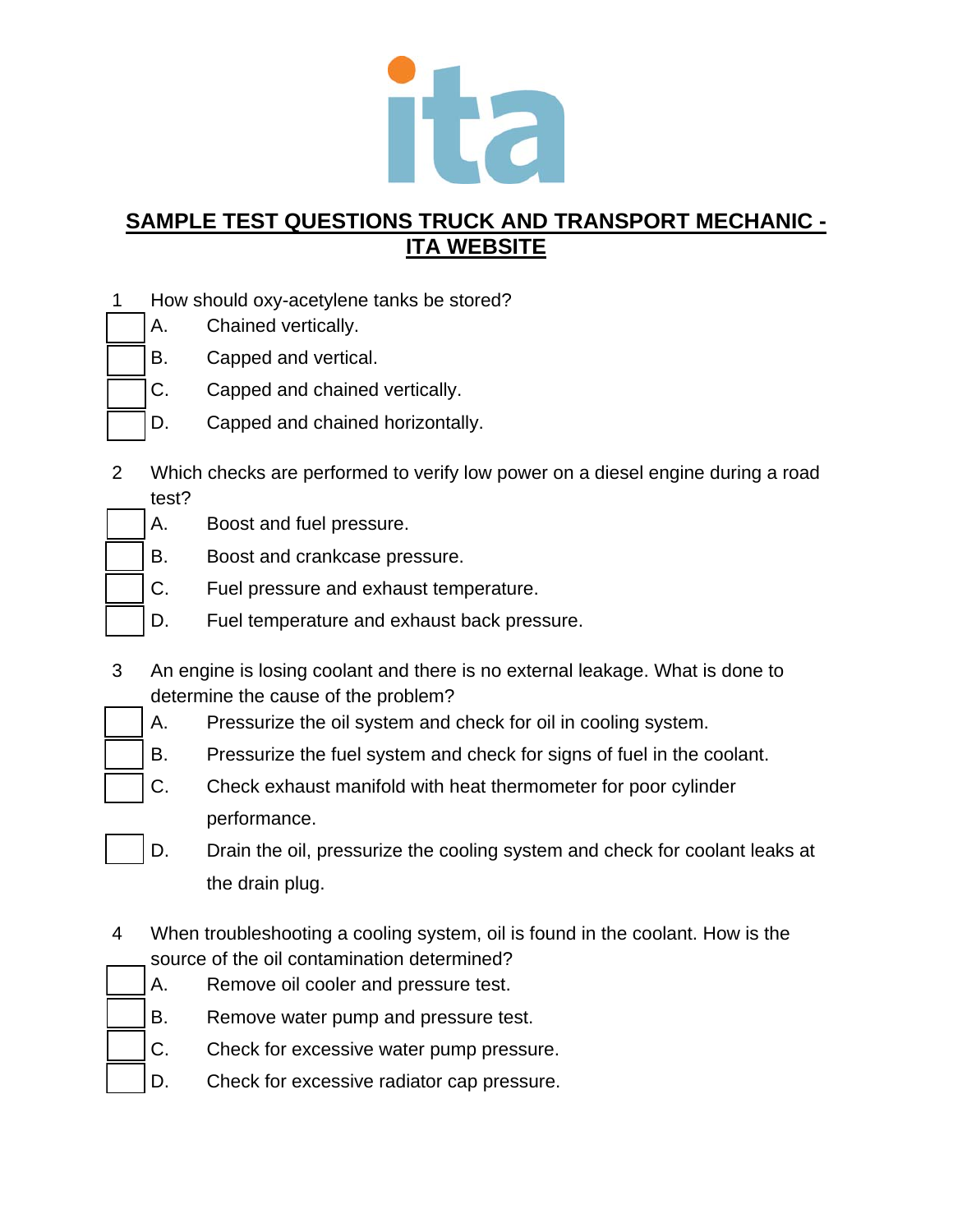

- 5 What is done when the oil pressure fluctuates?
	- A. Check the engine oil level, then test the engine oil sensor.
	- B. Remove the oil pan and test the oil pump and inlet assembly.
	- C. Check the engine oil level and send out a sample for analysis.
	- D. Check the engine oil level and check pressure with manual gauge.
- 6 A truck has repeated front crank seal failures. What is the cause?
	- A. Fan belts are too loose.
	- B. Breather filter is missing.
	- C. Breather filter is plugged.
	- D. Vibration damper bolts are over torqued.
- 7 What is done to detect a leak on the primary side of a diesel engine fuel system?
- 
- A. Check all fuel lines with soap and water.
	- B. Cap fuel return line and pressurize line at primary filter.
	- C. Apply fluorescent to fuel and check lines with black light.
	- D. Apply minimal pressure to fuel tank and check lines for leaks with soap and water.
- 8 An injector has been replaced. Shortly after replacement, the engine oil is found to be diluted with fuel. What is done?
	- A. Replace the fuel regulator valve.
	- B. Replace fuel pump and filter, and road test.
		- C. Pressure test fuel gallery and check for leaks.
		- D. Pressure test the fuel transfer pump and look for leaks.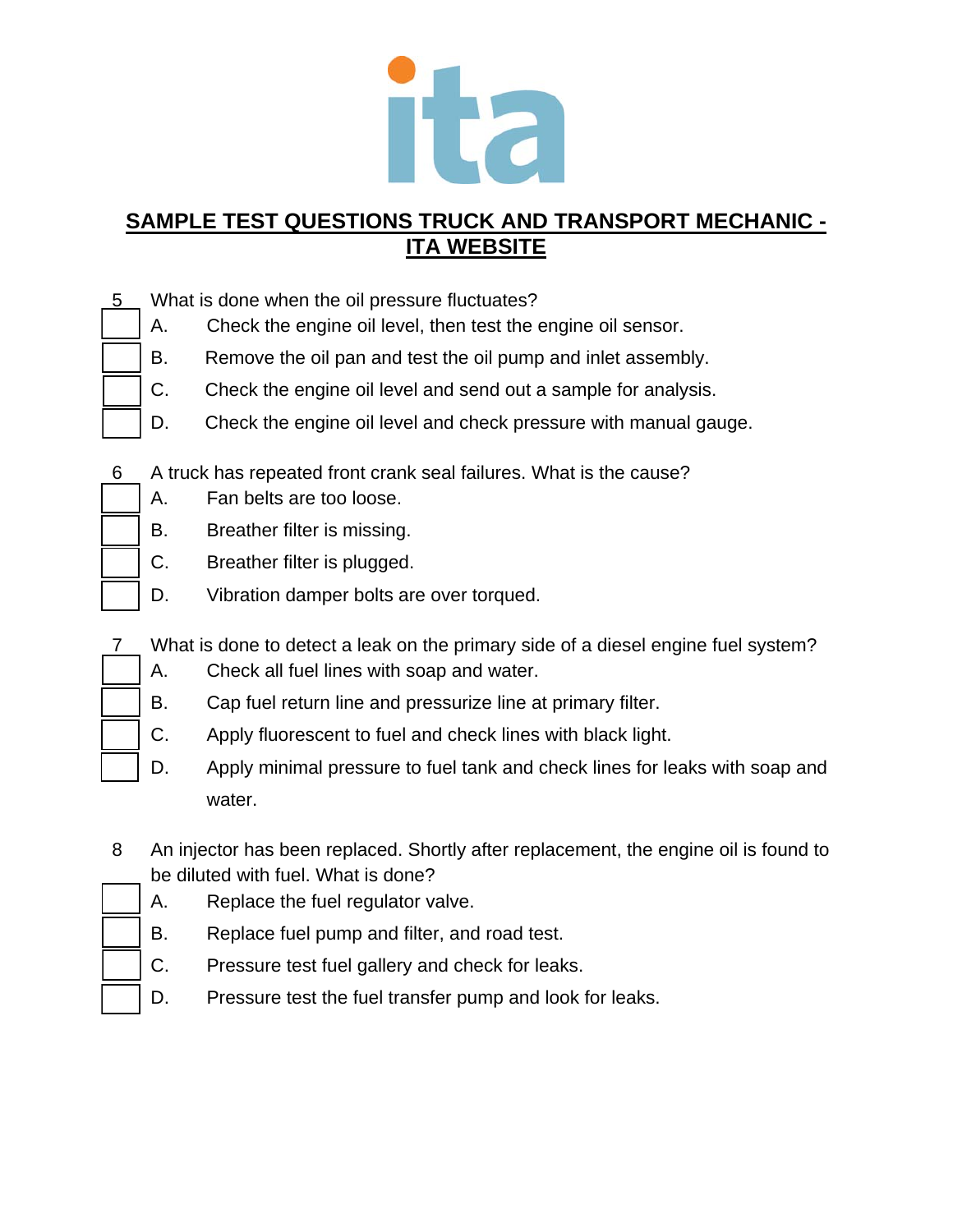

- 9 What is the final step before returning a vehicle to service?
	- A. Road test vehicle.
	- B. Clear active fault codes.
	- C. Clear historic fault codes.
	- D. Update vehicle service records.
- 10 An engine experienced a major connecting rod bearing failure. What is done to the oil cooler during the engine overhaul?
	- A. Replace core assembly.
	- B. Steam clean and air dry.
	- C. Reverse flush with solvent.
	- D. Clean thoroughly with solvent and blow dry.
- 11 What is the recommended ratio to use when replacing engine coolant with standard antifreeze?
- 
- A. 30% water, 70% antifreeze.
	- B. 50% water, 50% antifreeze.
	- C. 70% water, 30% antifreeze.
	- D. 75% water, 25% antifreeze.
- 12 Excessive oil contamination is found in the secondary reservoir. What is the most likely cause?
	- A. Faulty air drier.
	- B. Faulty purge valve.
	- C. Faulty turbo charger.
		- D. Faulty air compressor.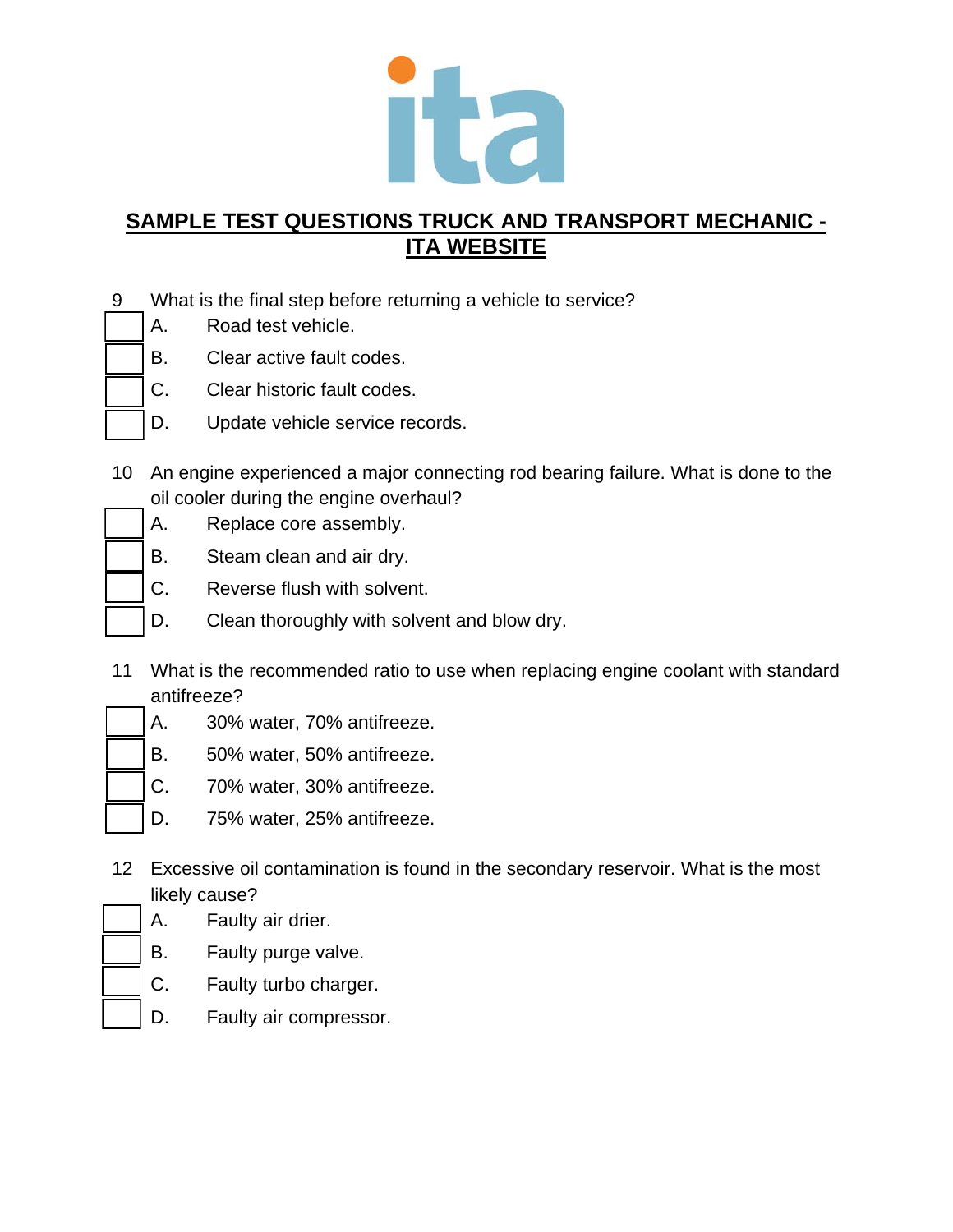

- 13 On a tractor, a 412.46 kPa (60 psi) application is required to stop when **not** coupled to a trailer, and a 206.73 kPa (30 psi) application is required to stop when coupled to a trailer. What should be done?
- - A. Check for ruptured spring brake diaphragm.
	- B. Check the ratio valve to ensure proper functioning.
	- C. Check the double check valve to ensure proper functioning
	- D. Check the bobtail proportioning valve to ensure proper functioning.
	- 14 What is the first step to test the function of an antilock relay valve (ARV)?
		- A. Check the antilock modulator between the ARV and the brake chamber.
		- B. Check the ARV differential pressure by applying 10 psi to the service port.
		- C. Build the tractor system air pressure to 120 psi and make several service brake applications.
		- D. Install a tee fitting at the ARV service port and at one delivery port, and install a gauge in each.
	- 15 A rotor with a minimum specification of 1.420 in., measures 1.475 in. in thickness and has a lateral run-out of 0.030 in. What is done?
		- A. Replace the rotor assembly.
		- B. Machine 0.015 in. off both sides.
		- C. Machine 0.030 in. off both sides.
		- D. Replace brake pads with thicker ones.
	- 16 What is the procedure to test the pickup coil in an electronic ignition?
		- A. Test coil at 60°C (140°F).
		- B. Test the voltage with a voltmeter.
		- C. Test the resistance with an ohmmeter.
			- D. Remove coil from vehicle before testing.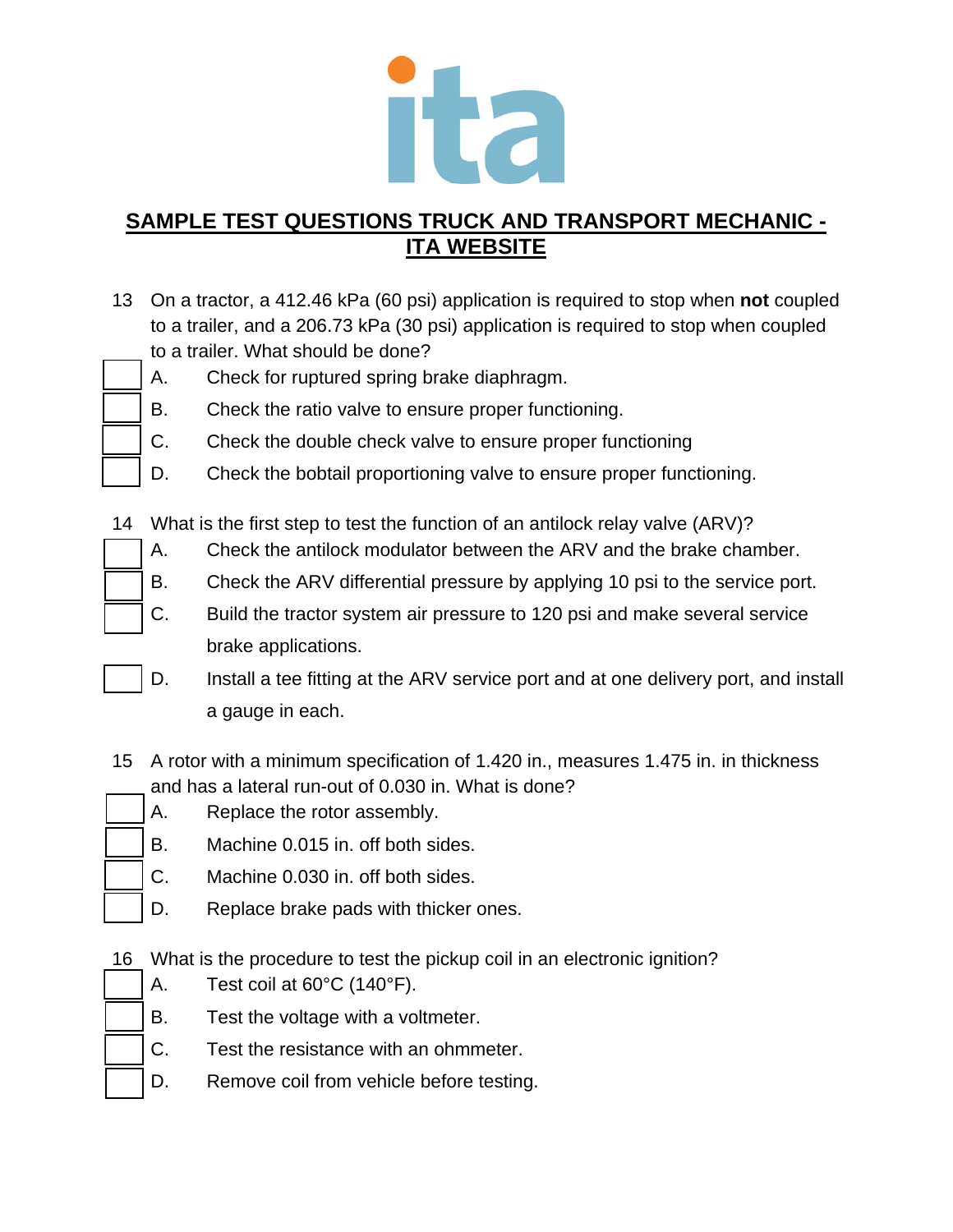

- 17 When an electronic ignition switch is in the crank position, the engine starts. As soon as the ignition switch is released to the run position, the engine stops. What is defective?
- 
- A. Spark plugs.
	- B. Cap and rotor.
	- C. Ignition switch.
	- D. Spark plug cables.
- 18 There is an active code for an open engine speed sensor. After installing a jumper on the harness pins at the sensor connector end, the code does **not** change. What is the problem?
- - A. Shorted data link.
	- B. Blown ECU fuse.
	- C. Faulty engine harness.
	- D. Grounded engine speed sensor.
- 19 On a 12-V maintenance-free battery with a 600 cold-cranking amps rating, a load of 300 A is required. After 15 seconds, what is the minimum acceptable voltage reading?

| А. | 4.6 V  |
|----|--------|
| Β. | 8.6V   |
| C. | 9.6V   |
| D. | 10.6 V |

- 20 An engine is running at 1 000 rpm. On a single wire alternator, the output reads 12 V and 0 A. What is the problem?
	- A. Defective battery.
	- B. One positive diode is open.
	- C. One negative diode is open.
	- D. Defective voltage regulator.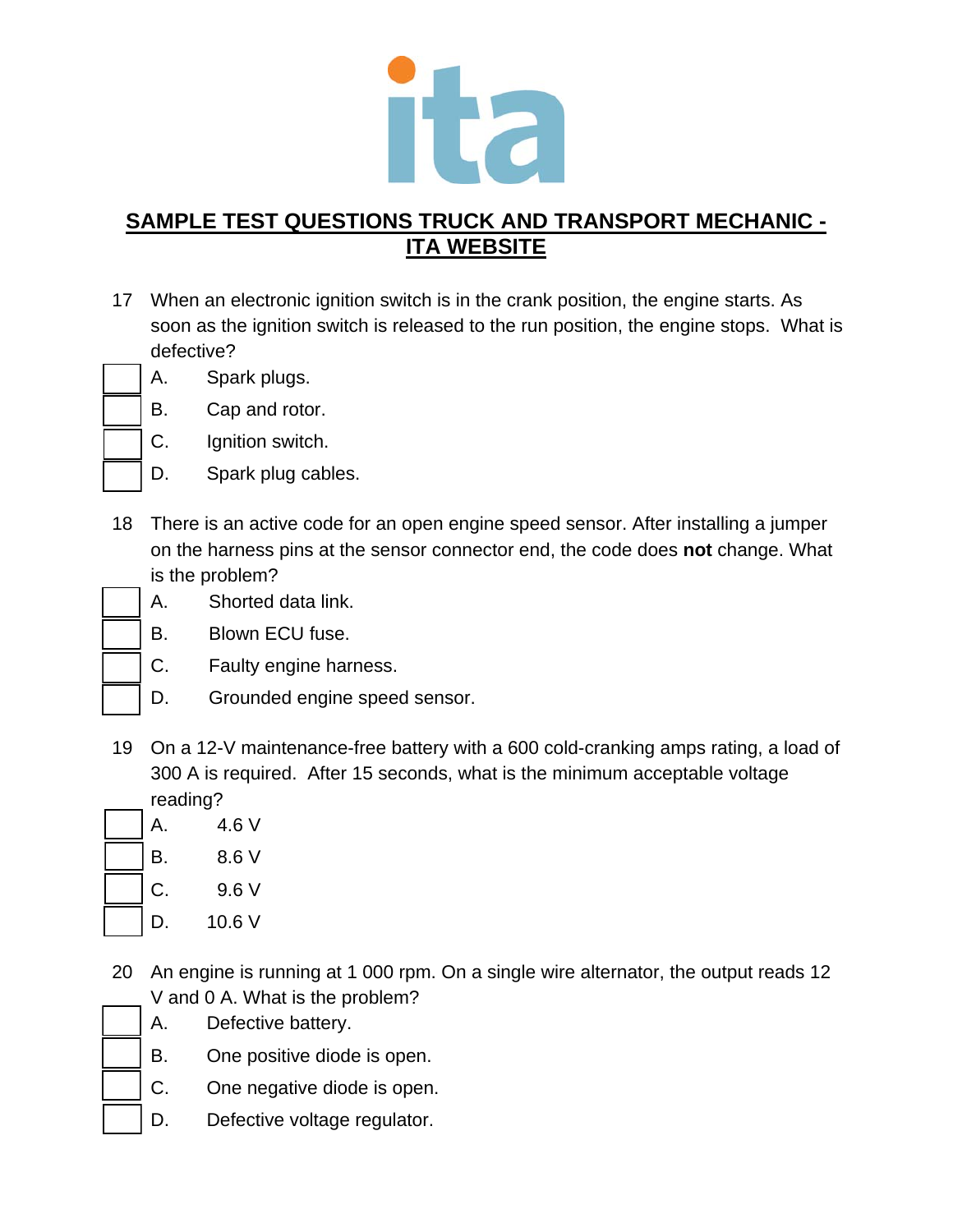

- 21 When disassembling a starter, it is noticed that the armature has made contact with the field windings. What is the probable cause?
	- A. Armature swelling.
	- B. Field winding swelling.
		- C. Worn commutator bar.
		- D. Worn armature bushings.
- 22 How is an ammeter connected to check an electrical circuit?
	- A. In series with the load.
	- B. In parallel with the load.
	- C. Across the voltage supply.
	- D. In series-parallel with the load.
- 23 What should be done after installing a new accessory belt?
	- A. Check the belt tension at next service.
	- B. Check belt tension after running engine.
	- C. Ensure top of belt is fully recessed in pulleys.
	- D. Set tension to 0 deflection to compensate for belt stretch.
- 24 What causes a low stall speed on an automatic transmission?
- A. Freewheeling stator.
	- B. Faulty converter pump.
	- C. Slipping forward clutch.
	- D. Incorrect torque converter.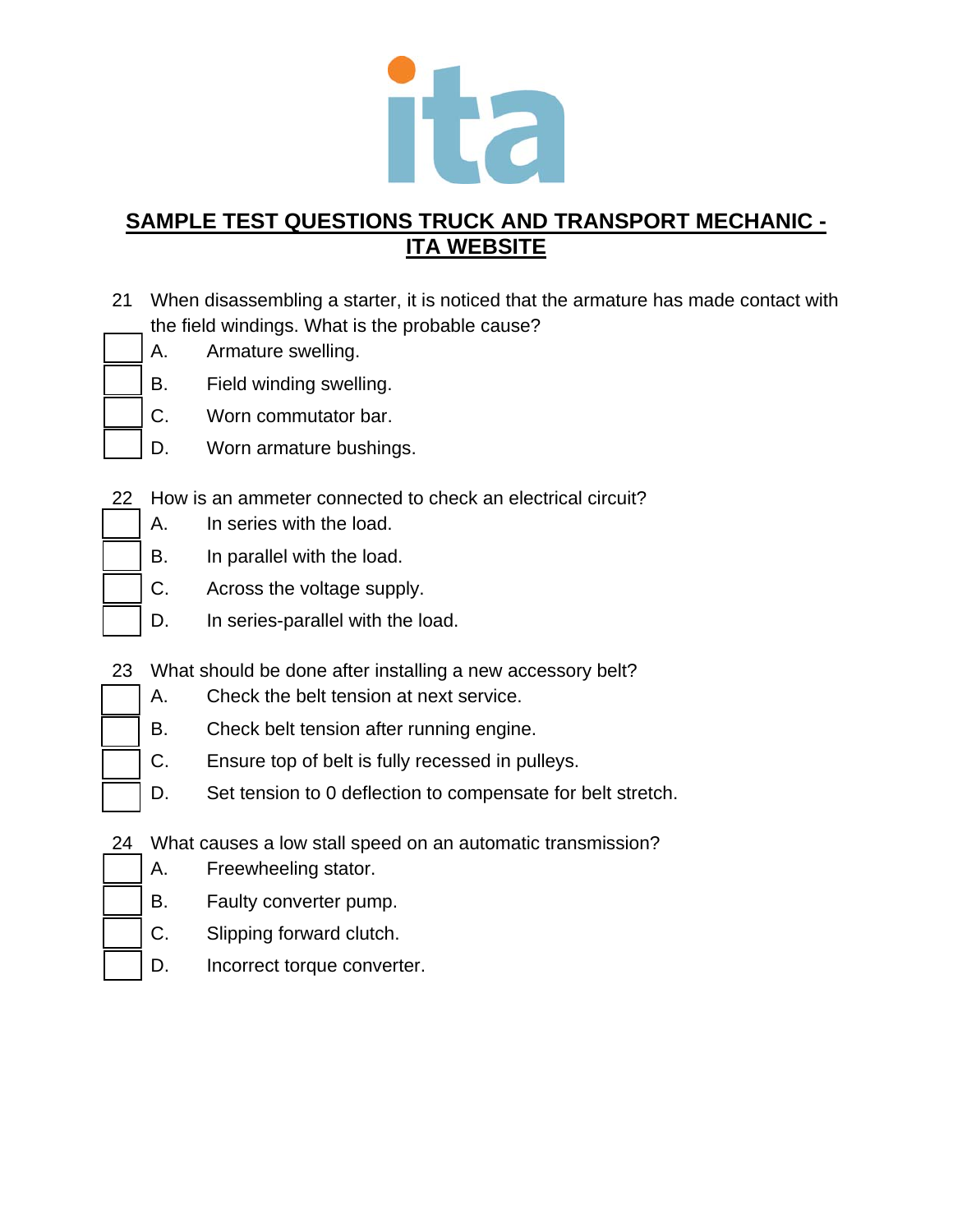

- 25 What causes repeated low mileage U-joint failure?
	- A. Low speed, low angle operation.
	- B. Excessive spline joint lubrication.
	- C. High speed, high angle operation.
	- D. Excessive torque on the midship bearing bracket.
- 26 An auxilliary section of a twin countershaft transmission is being rebuilt. The output shaft and bearings are loosely installed. What is the next step?
	- A. Time and install counter shafts.
	- B. Install the rear auxilliary drive gear.
	- C. Install the output shaft rear bearing.
	- D. Install the high/low range synchronizer.
- 27 What is the final check after rebuilding an automatic transmission torque converter?
	- A. Leak test.
	- B. Balance test.
	- C. Stator clutch.
	- D. Oil pump end play.
- 28 What is done if the axle will **not** come out when removing rear wheel hubs?
	- A. Remove the driveline.
	- B. Check torque wheel nuts.
	- C. Ensure brakes are released.
	- D. Check wheel-bearing adjustment.